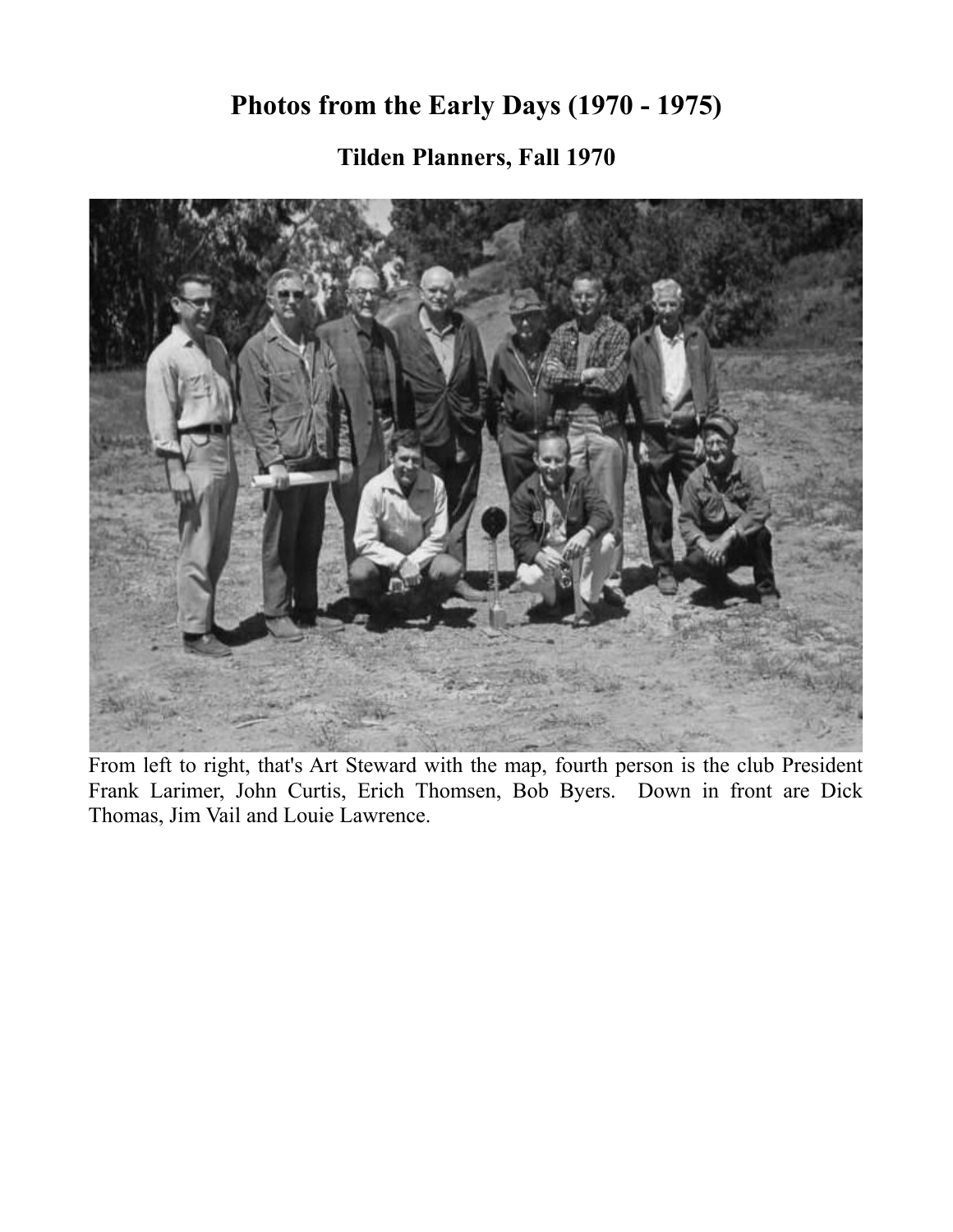# **Tilden, September 1972**



Blar Phillips directing the early layout of track panels.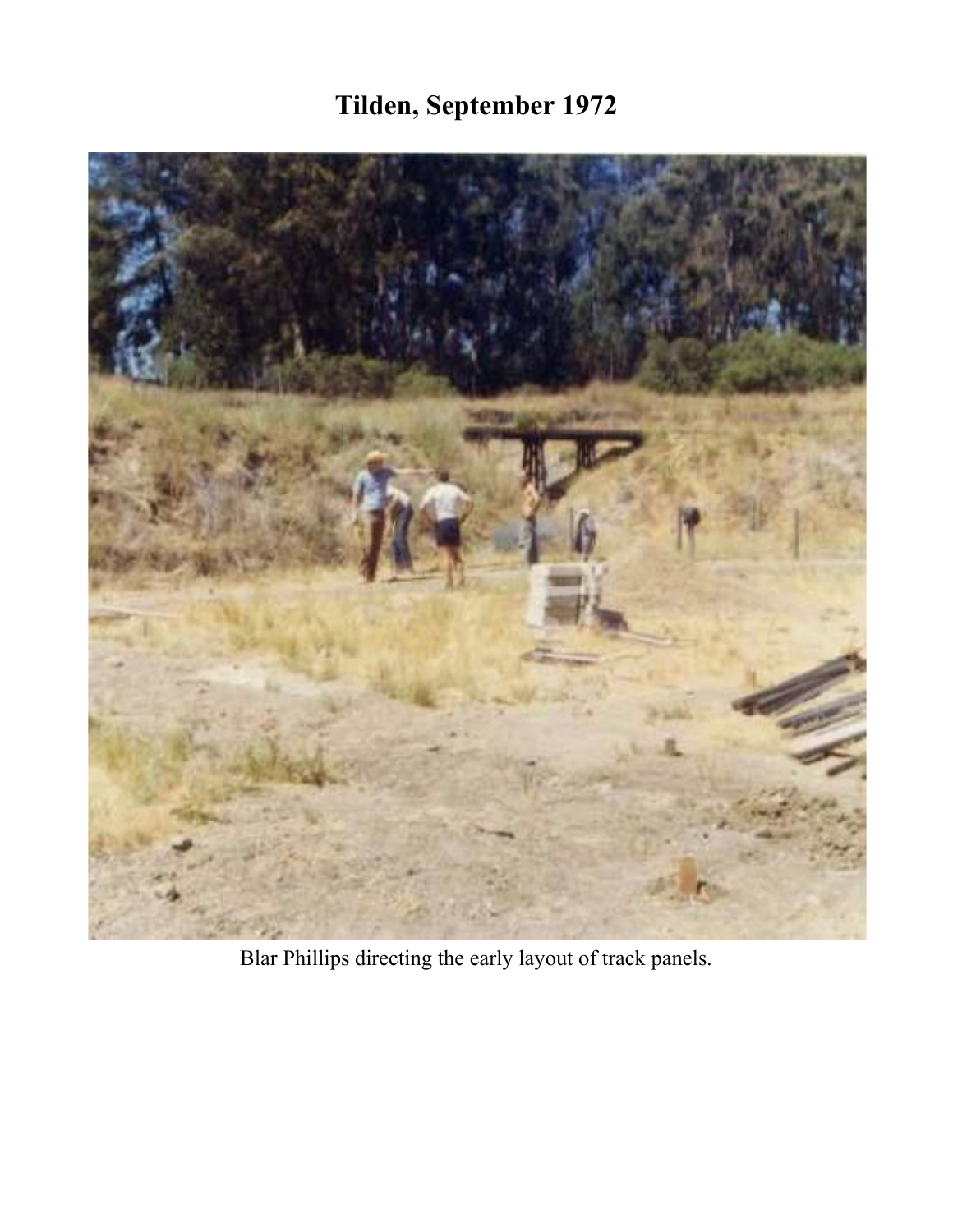

'Pappy' Johnson welding at the turntable. Henry Pass and John Sweet setting up the Elevated.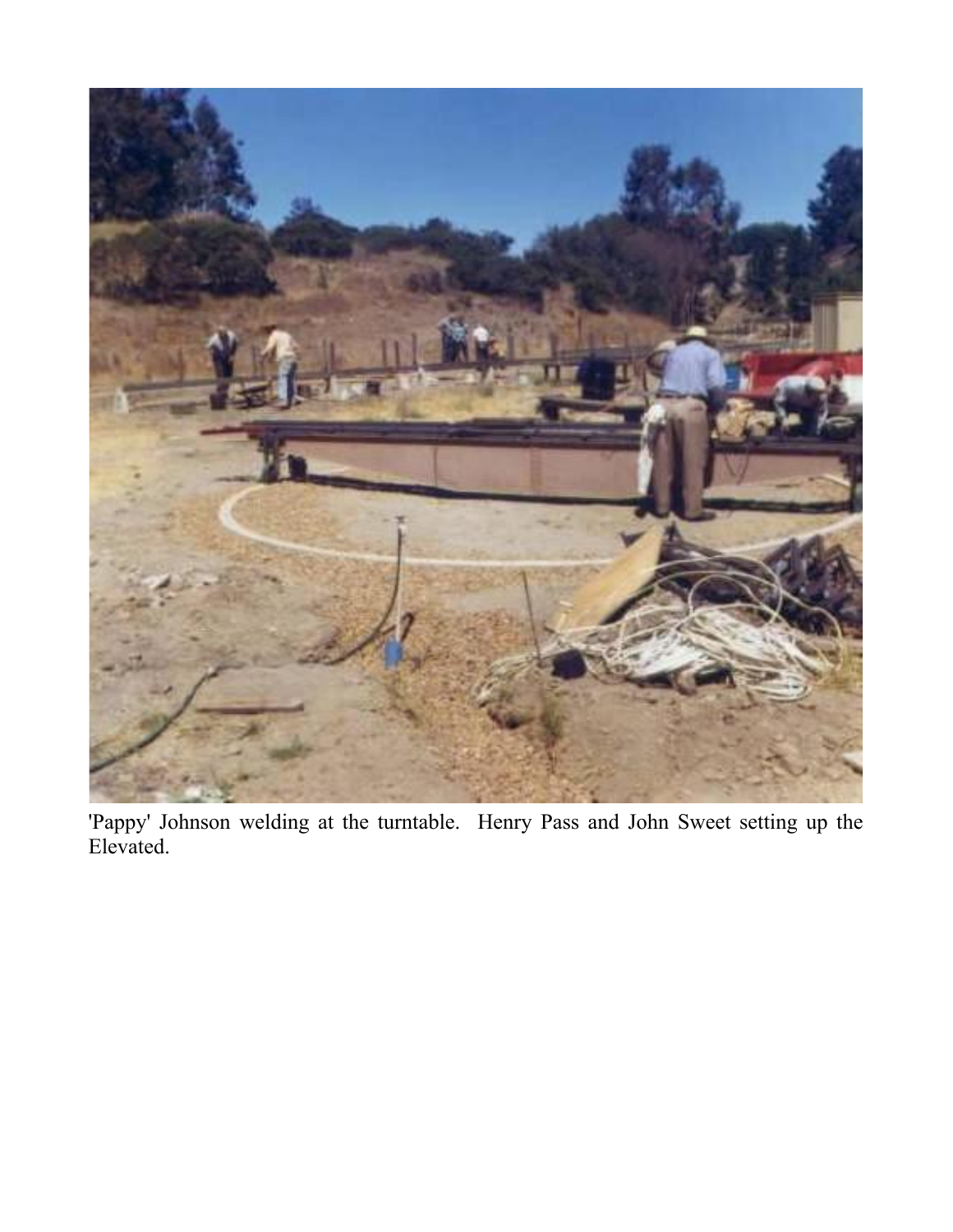

Henry Steimle supervising, Henry Pass and John Sweet doing all the work!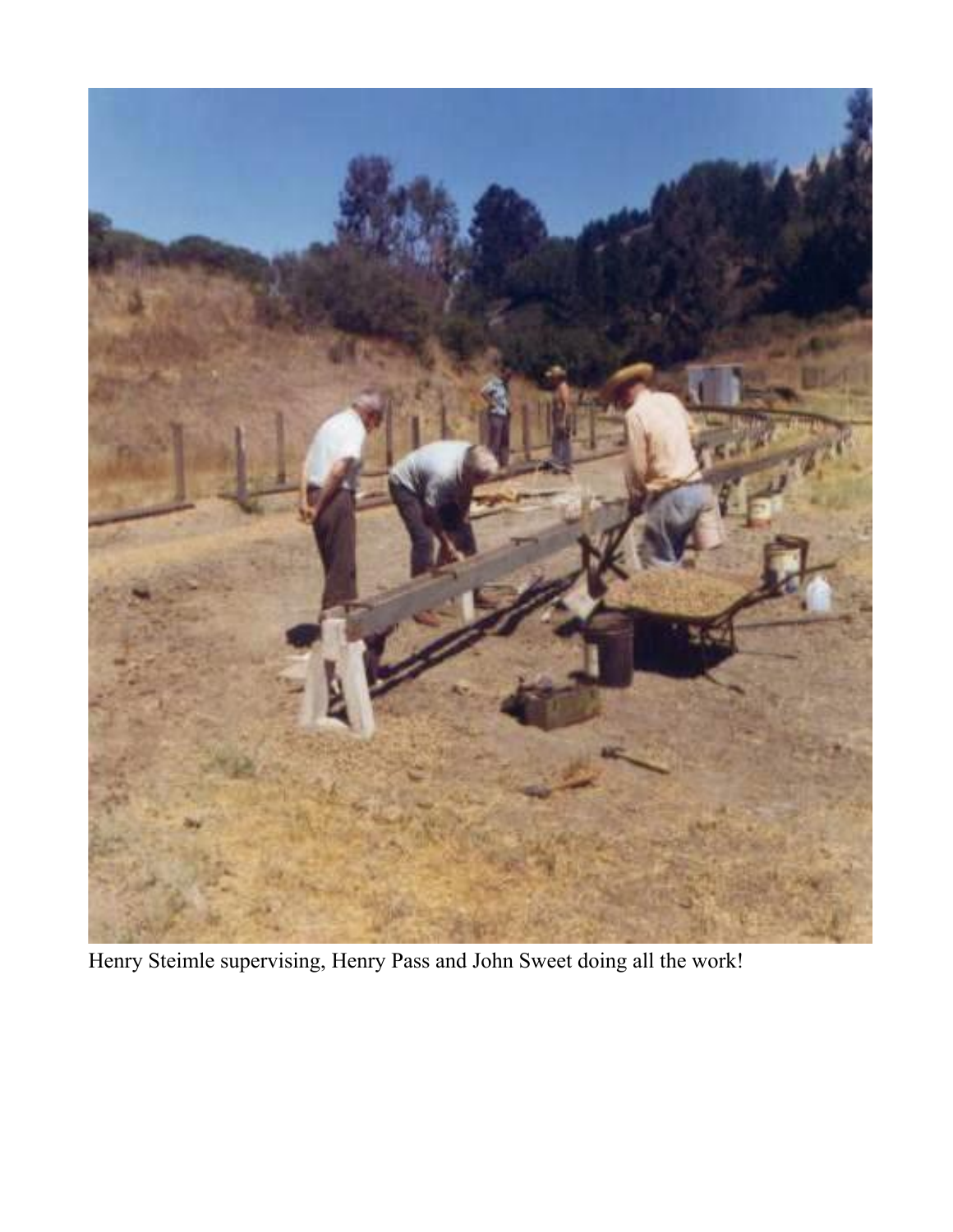#### **Spiking on a hot day in Tilden, August 4, 1974**



John Haines in the shade but making progress. Lofty Loftquist, junior member, keeping company.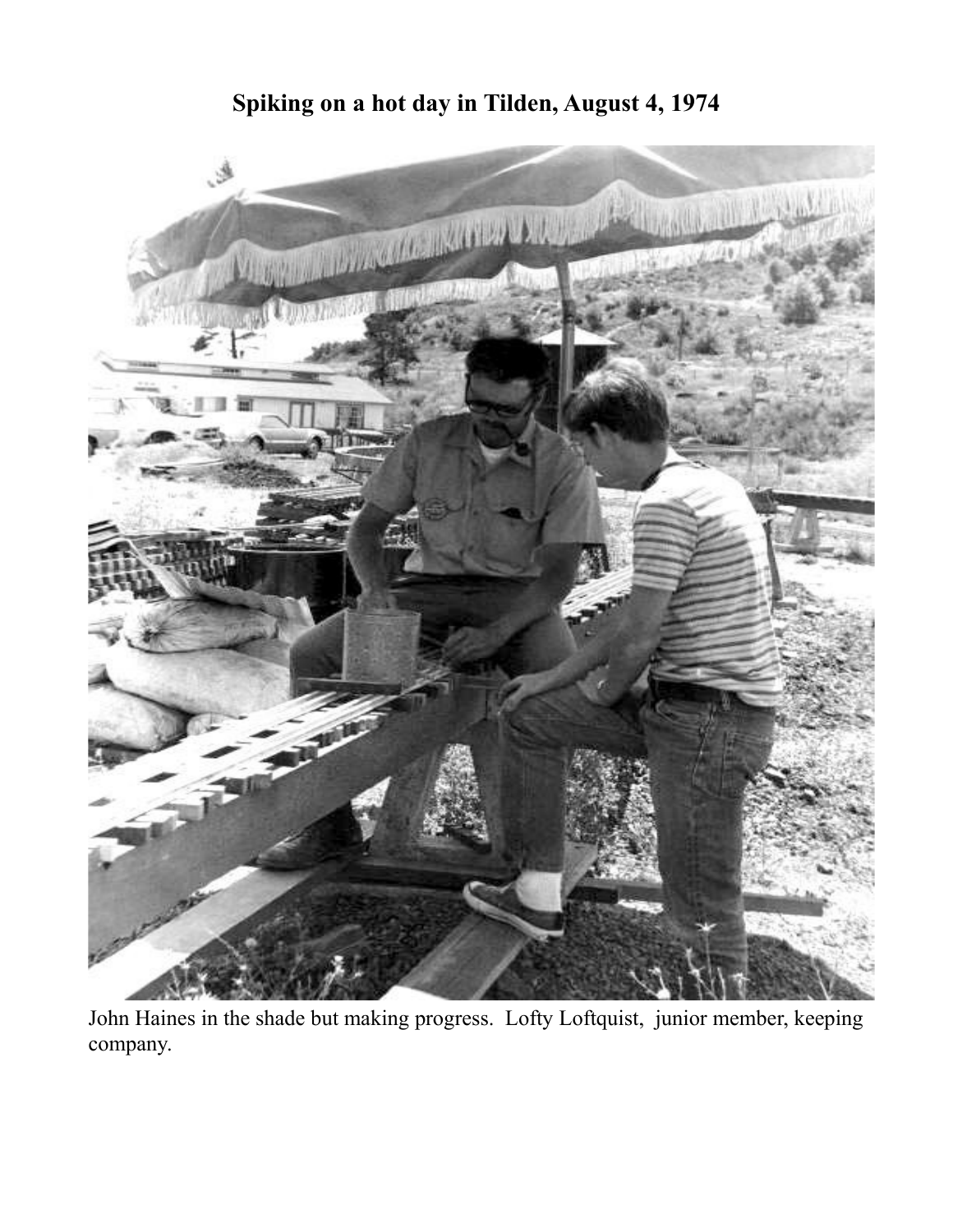#### **Tilden, November 1975**



Ken and Evelyn Brenneman, with Tiger Dog. A first trial of Ken's 3/4" Scale 'George Washington'. One year to build! Photo by John Haines.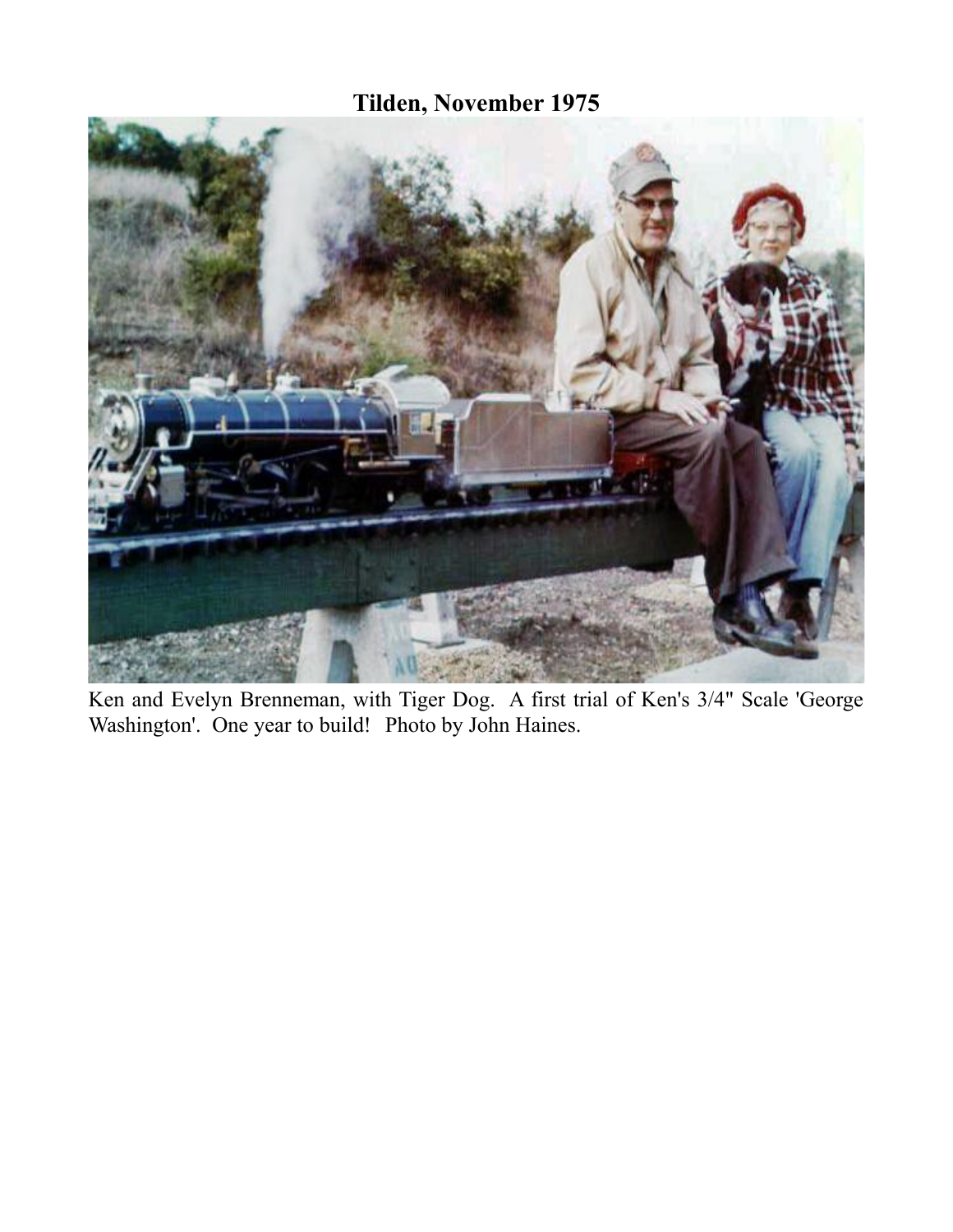

President Lou Bradas is sure glad this day arrived.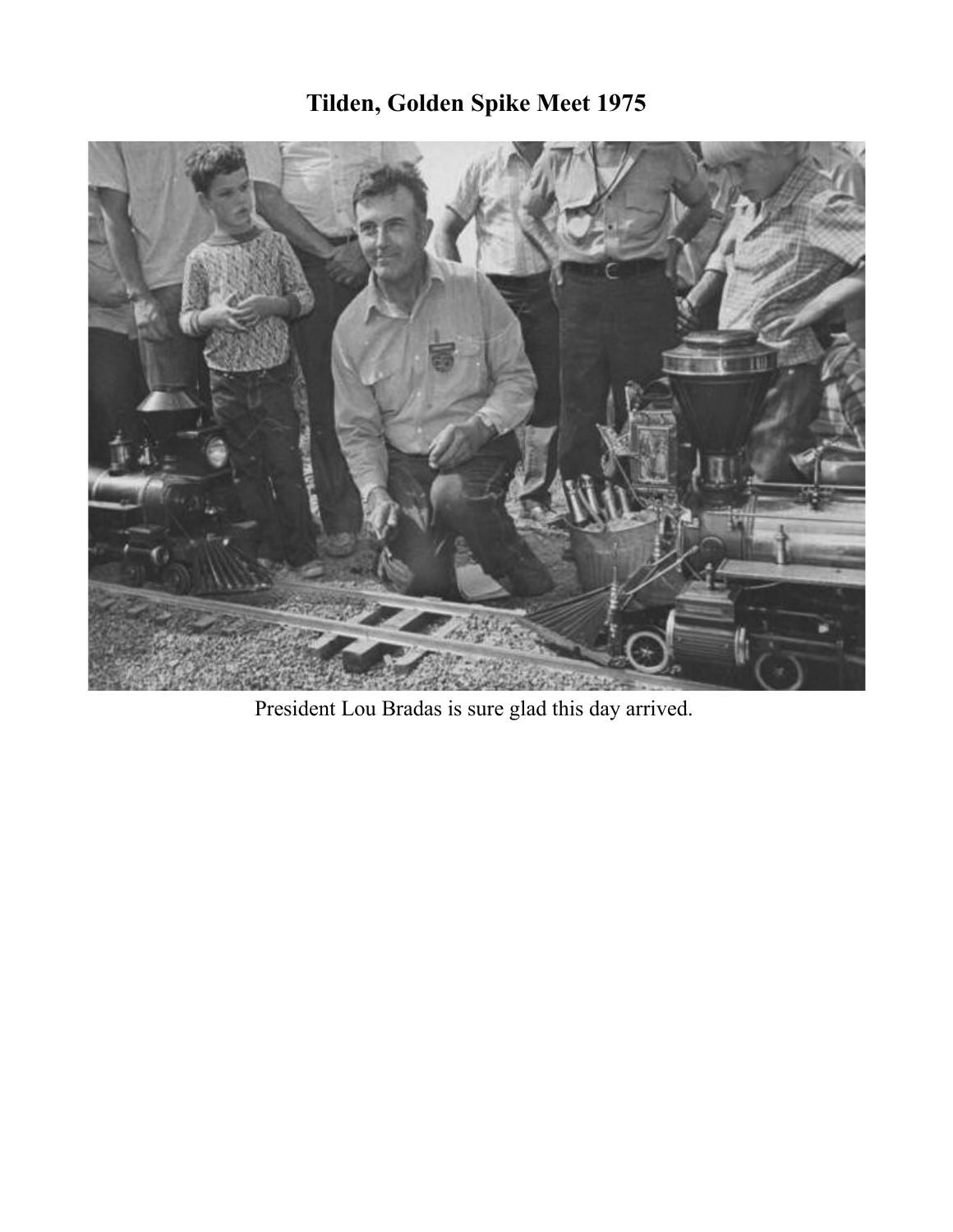

IBLS Secretary Harry Dixon prepares to do the Honors with Locomotives Fred and Tahoe looking on.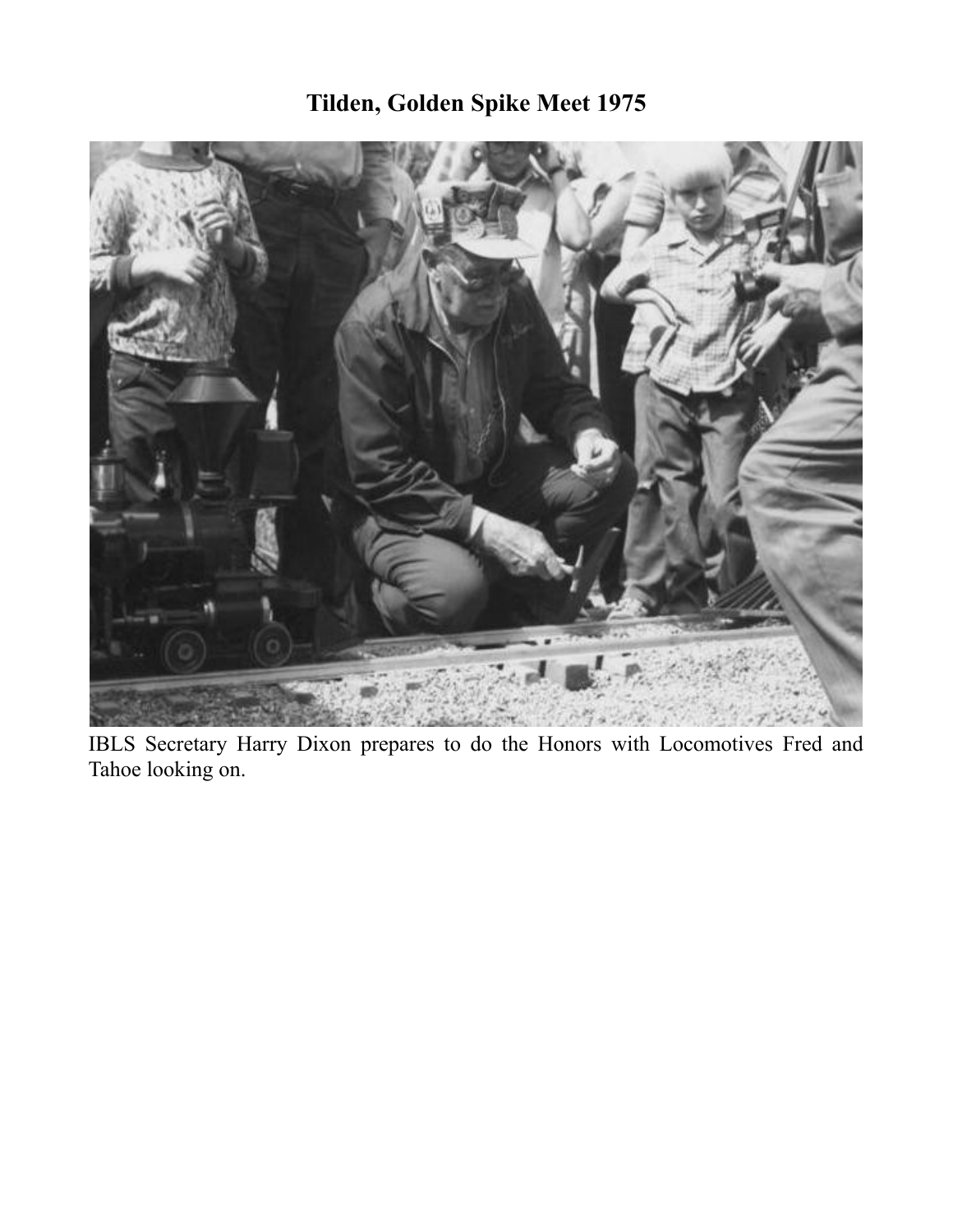

Joe and Wayne Yetter in charge of the guest train.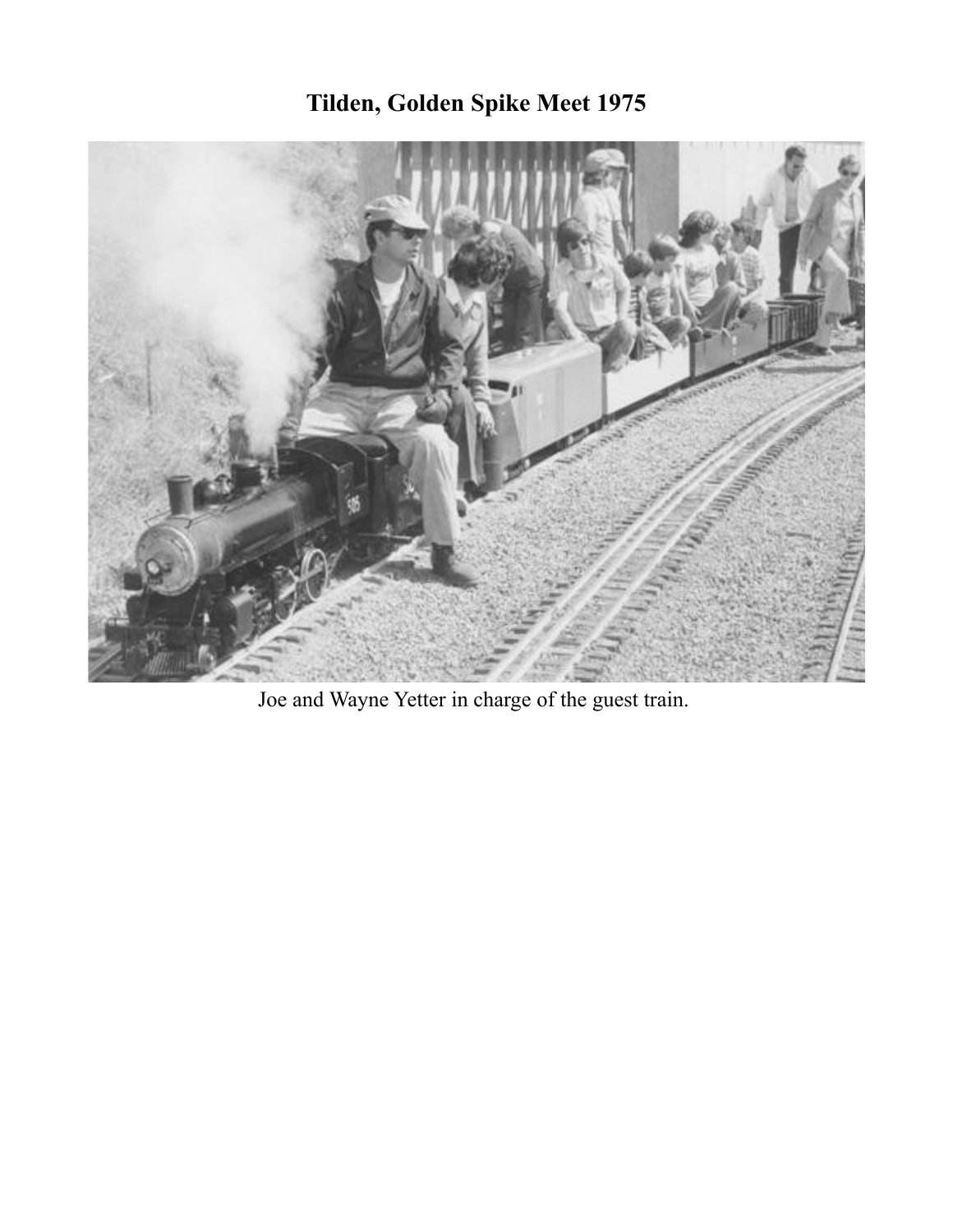

Lou and Dave Bradas with "Fred". The first engine to test the  $7\frac{1}{2}$ " gauge rails at the Tilden Site. Al Shelley and John Sweet on the right.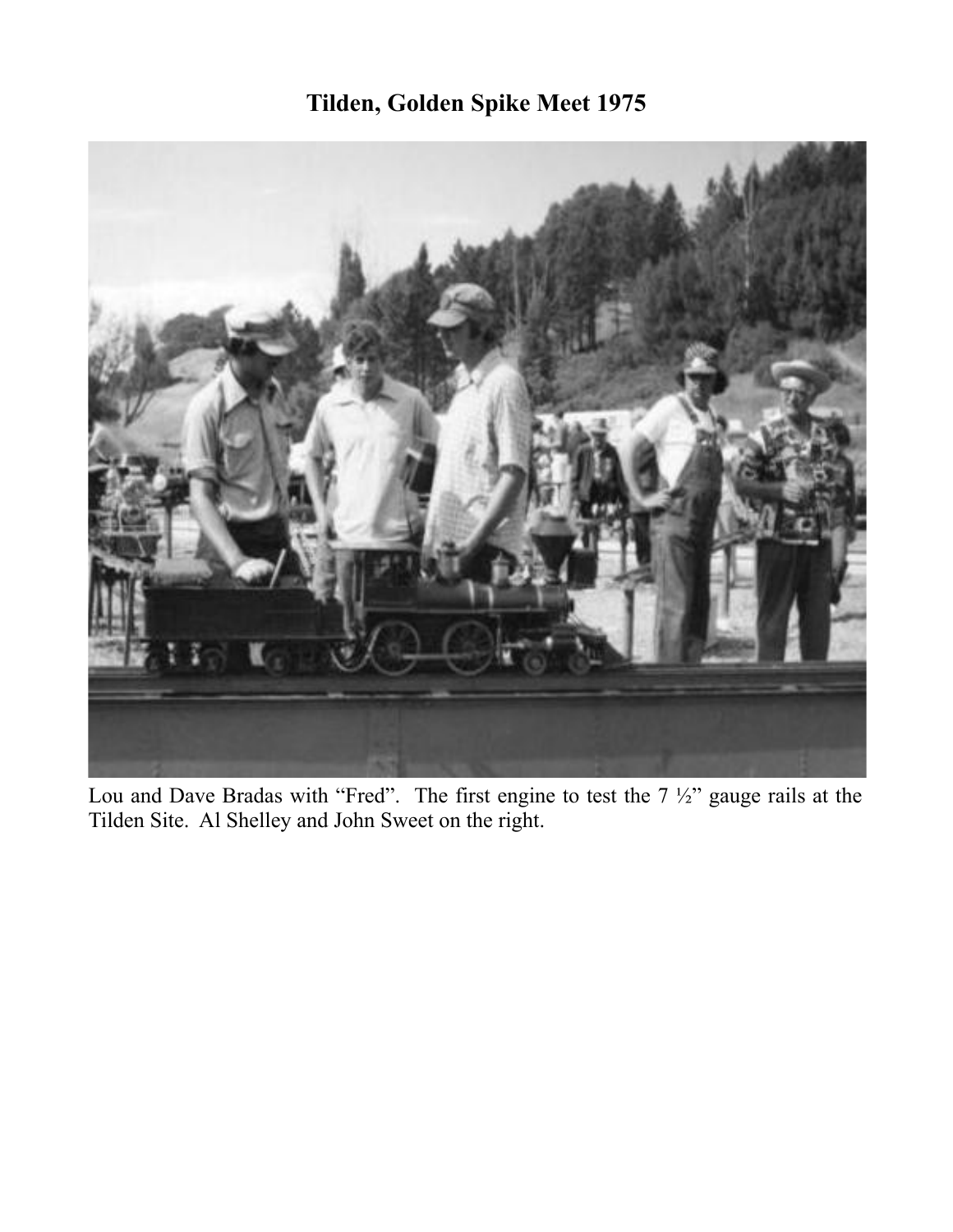### **Tilden, Fall Meet, 1974**



Jim McDaniel and Dave Bradas driving the 1" scale SP 1208 built by Walter Brown.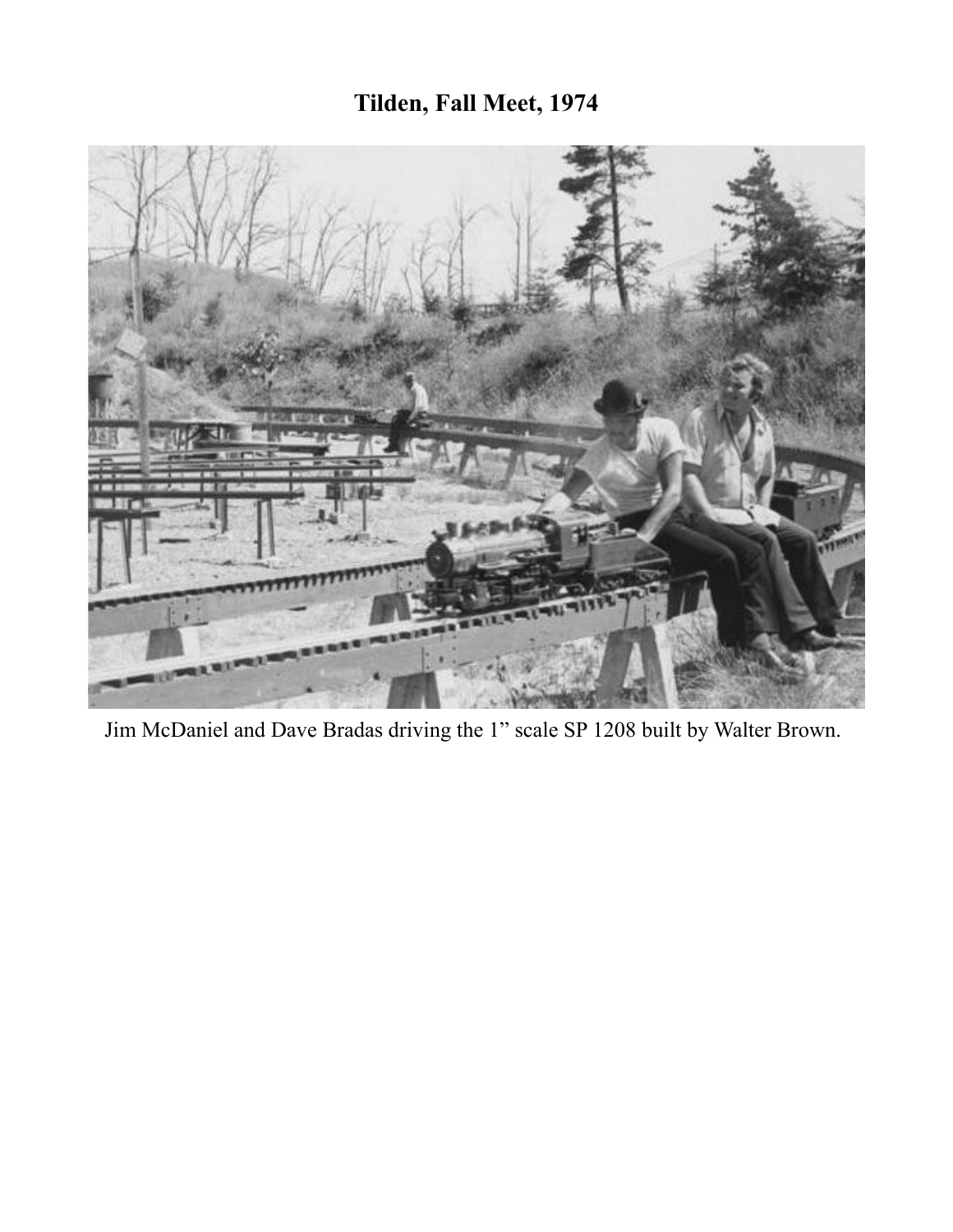#### **Tilden, Fall Meet, 1974**



On the ground! That's 180 lbs of copper boiler and steel plate frames. The result of a low outside joint and no springs over the main axles.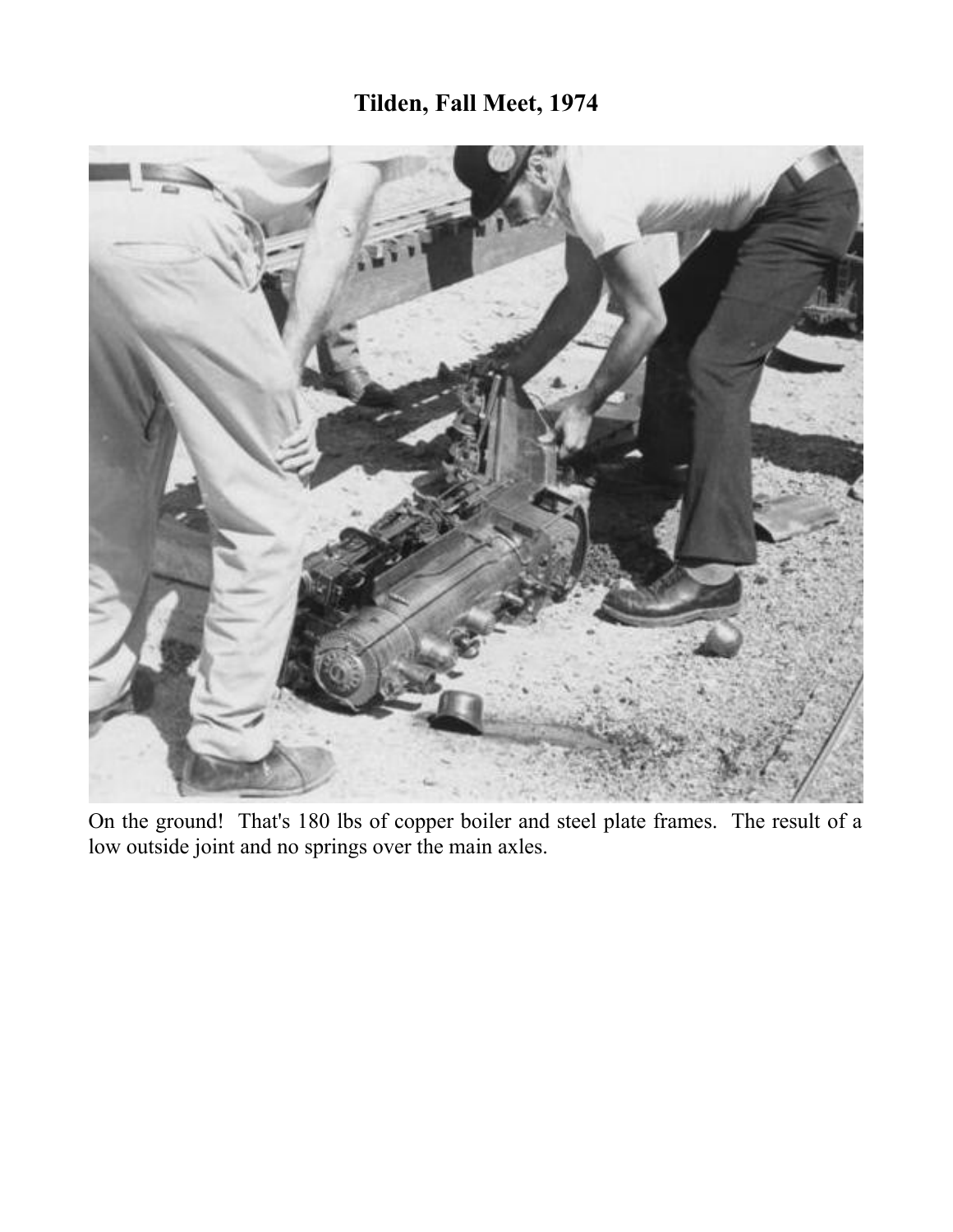## **Tilden, Fall Meet, 1974**



Ken Spicer of Sacramento Valley with the Guest Train.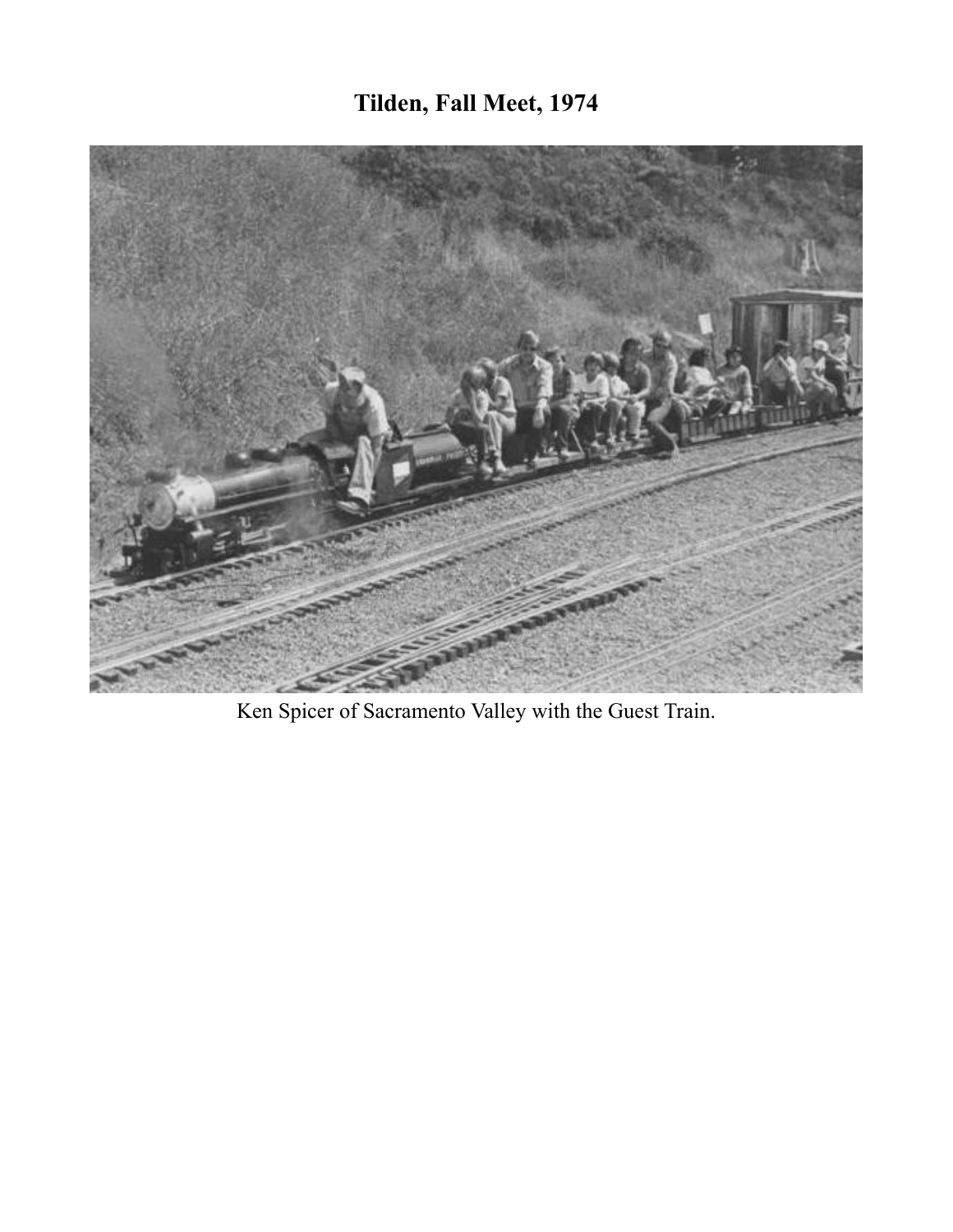

Henry Steimle, George Gilman and Curt Janssen.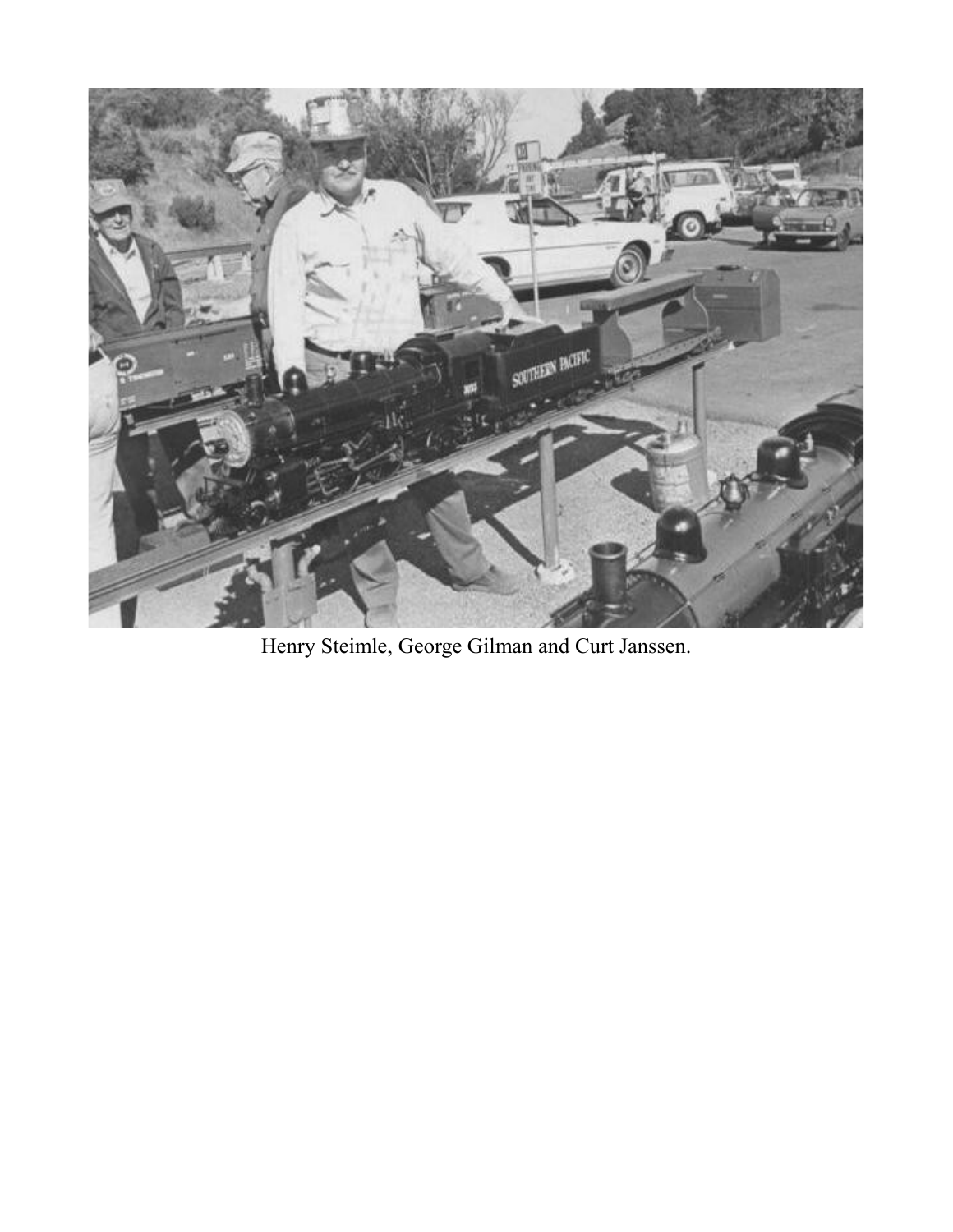# **Tilden, Spring Meet 1975**



Louie Romani and Barney Emerson keeping the passenger train moving. Too bad about your luggage!